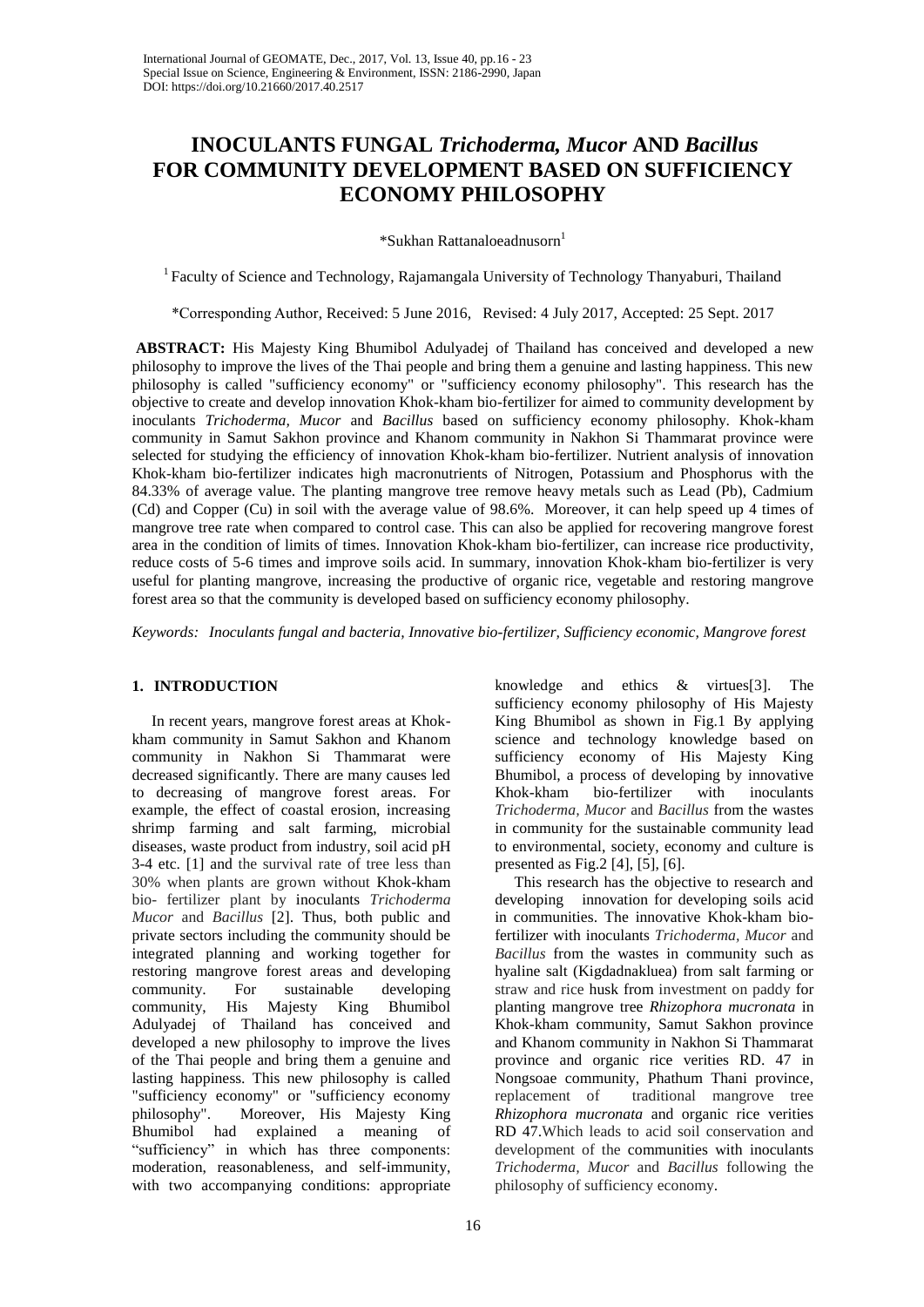

Step1 Problem and impact survey

Step2 Design technology/innovation to solve problem and impact

Step3 Innovation/technological innovations from micro-biodiversity processing

Philosophy of the "Sufficiency Economy"



Step4 Spatial Research and Academic Services to Community





Fig.2 Process of community developing by innovative Khok-kham bio-fertilizer with inoculants *Trichoderma*, *Mucor* and *Bacillus* based on sufficiency economy philosophy of King Bhumibol Adulyadej.

Fig.1 Sufficiency economy philosophy of His Majesty King Bhumibol Adulyadej. [3]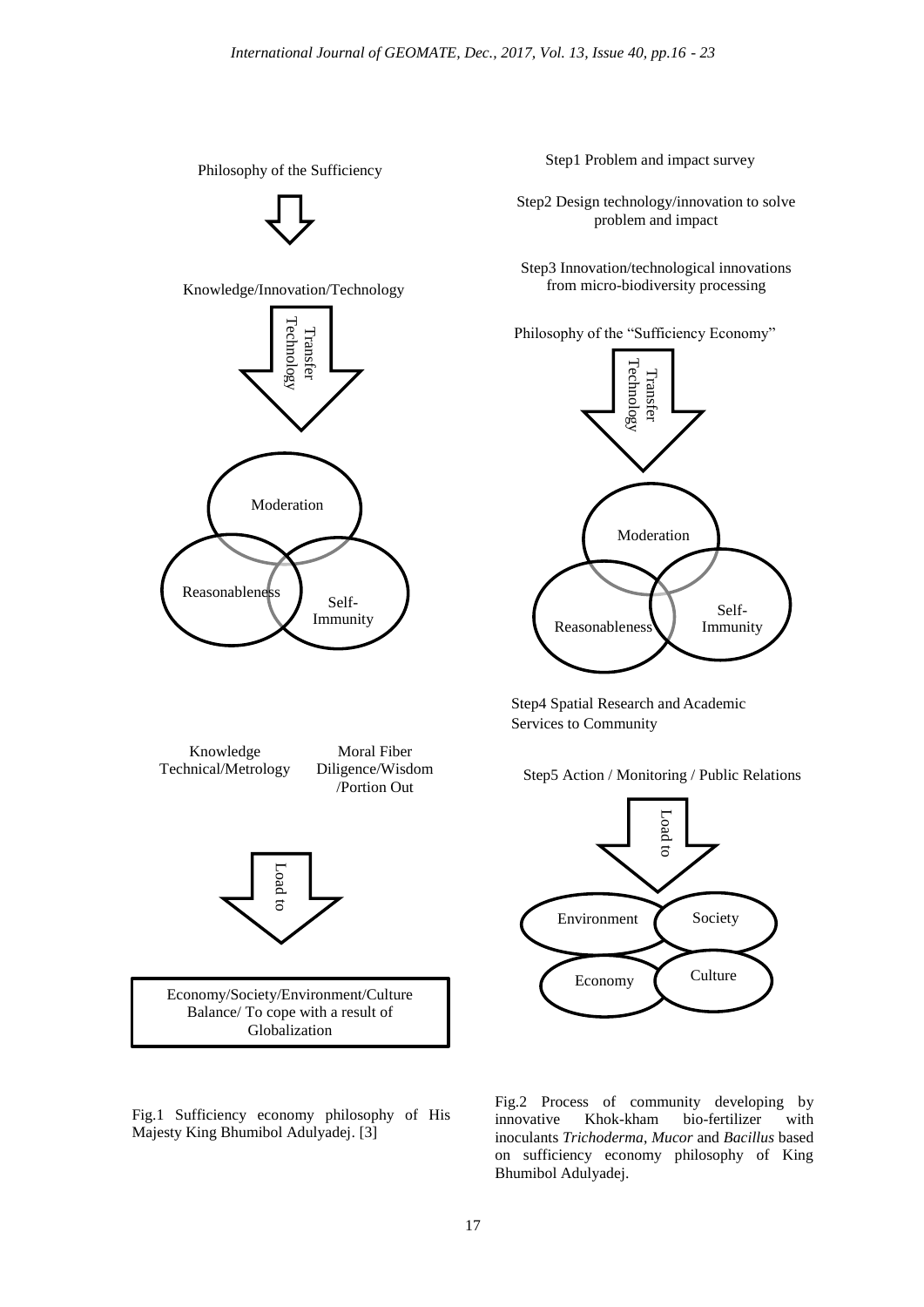#### **2. RESEARCH METHODOLOGY**

## **2.1 STUDY AREA**

 Khok-kham community, Samut Sakhon province (A) and Khanom community in Nakhon Si Thammarat province (B) and Nongsoae community, Phathum Thani province. Fig. 3



Fig.3 Area mangrove planting with Khok-kham bio-fertilizer associated by innovations inoculants *Trichoderma, Mucor* and *Bacillu*s, (A) Samut Sakhon province and (B) Nakhon Si Thammarat province (C) Monitor the growth of mangrove plants

# **2.2 METHODOLOGY**

 Research driven community development engagements by explored problems and of the community. First integrate bio- technology to solutions and eliminate waste and garbage of community to Khok-kham bio-fertilizer with innovations inoculants *Trichoderma, Mucor* and *Bacillus* from biodiversity of antagonistic fungal and bacteria. Make Khok-kham bio- fertilizer with inoculants *Trichoderma, Mucor* and *Bacillus* from the wastes of communities for use in seeding and mangrove planting in soil acid, Samut Sakhon province and Nakhon Si Thammarat province and organic rice and vegetables developments in soil acid, Phathum Thani province Thailand. Following steps of driven community research or process of

corporate social responsibility (CSR) were 5 steps as Fig. 4

1) Community problem and impact surveyed in area Khokkham, Samut Sakorn province and Khanom, Nakhorn Si Thammarat Thailand.

2) Wastes and garbage of the community were rhizo-degraded with innovation by antagonistic *Trichoderma, Mucor* and *Bacillus* in semisolid's tanks in during time 28-30 days.

 3) Quality control the bio- fertilizer products follows Standard bio-fertilizer products [2].

 4) Utilization and analysis data after the bio fertilizer products with inoculants *Trichoderma, Mucor* and *Bacillus*, it using mangrove restoration and organic planting development compared with non-using the bio fertilizer products in soils acid. It is analysis about increase percent of growth rate tree *Rhizophora mucronata* and percent productivity yields and reducing costs to restored at shrimp abandoned area and organic rice agriculture developments by new innovation with inoculants *Trichoderma, Mucor* and *Bacillus* in soils acid.

 5) Bio-technology transfer for the development of community based on sufficiency economic philosophy in to sustainable restore the nature balance and organic rice developments.



Fig.4 Process of research driven community development engagement through by innovation with inoculants *Trichoderma, Mucor* and *Bacillus*.

## **3. RESULTS**

 Based on sufficiency economic philosophy, a researcher transferred bio-technology into the community to sustainable nature balance, increase mangrove forest area and organic rice and vegetables. The communities can produce innovative Khok-kham bio-fertilizer with inoculants *Trichoderma, Mucor* and *Bacillus* from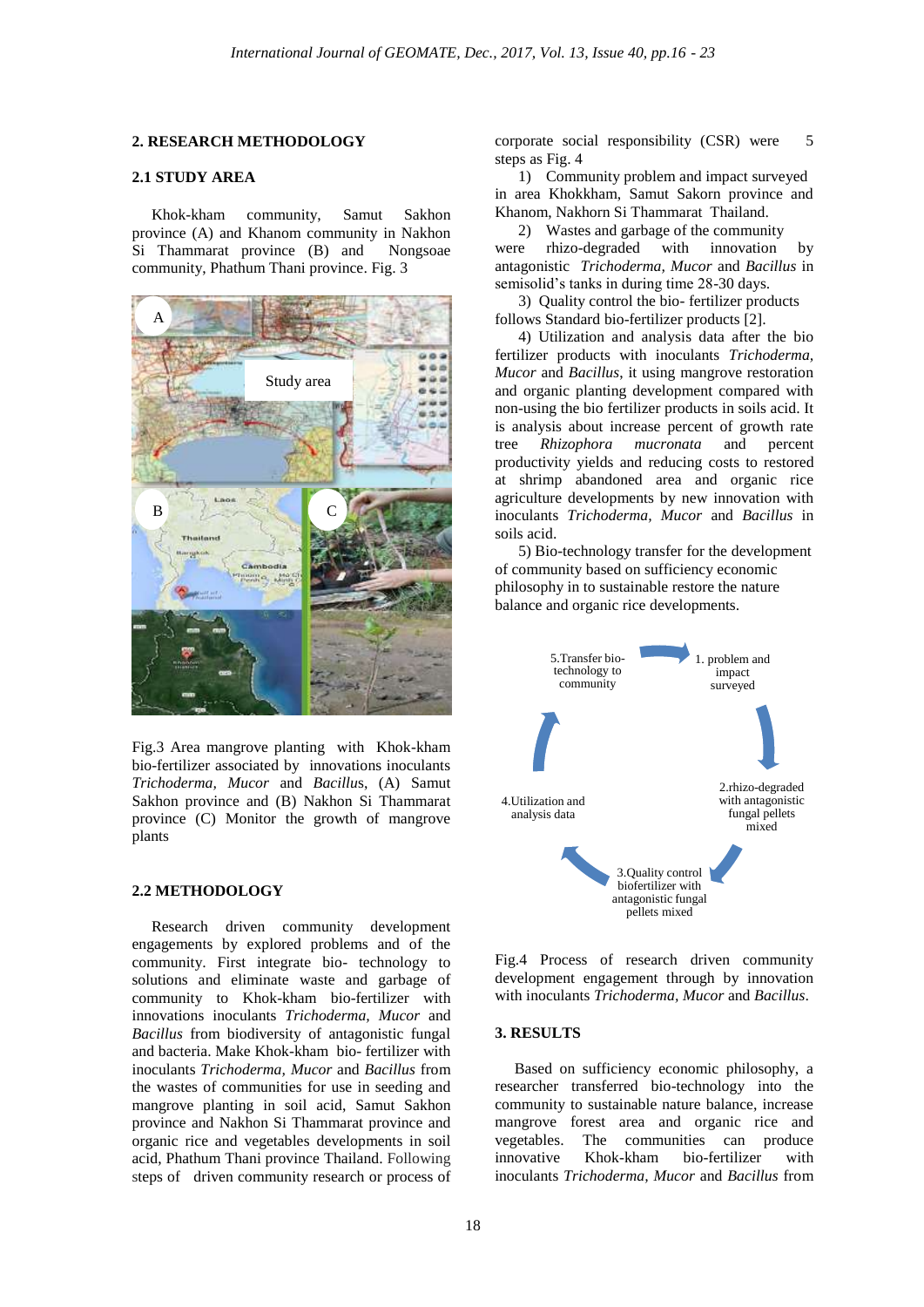the wastes in community Fig.5-6. We found innovative Khok-kham bio-fertilizer have macronutrient and micronutrient higher than the standard bio-fertilizer up to 84.33 percent. Moreover, it also can removal of heavy metals, such as cadmium (Cd) and copper (Cu) in soils up to 98.6 percent. While when the inoculants only *Trichoderma* has detected major nutrient 66 percent, inoculants *Bacillus* has detected major nutrient 59 percent. Reduced the amount of heavy metals is 93.6 and 93.1 percent respectively.



Rice husk



Kigdadnakluea

![](_page_3_Picture_6.jpeg)

Inoculants fungal

![](_page_3_Picture_8.jpeg)

Khok-kham bio- fertilizer

Fig.5 Khok-kham bio- fertilizer with inoculants *Trichoderma, Mucor* and *Bacillus* from the wastes in community.(A) Rice husk (B) Kigdadnakluea (C)Inoculants fungal (D) Khok-kham bio- fertilizer

![](_page_3_Picture_11.jpeg)

Production bio- fertilizer with inoculants

![](_page_3_Picture_13.jpeg)

Khok-kham bio- fertilizer with inoculants

![](_page_3_Picture_15.jpeg)

Planting by Khok-kham bio- fertilizer

![](_page_3_Picture_17.jpeg)

Monitoring growth after mangrove planting with Khok-kham bio-fertilizer

Fig.6 Transfer bio technologies to community developments for producing Khok-kham biofertilizer with inoculants *Trichoderma, Mucor* and *Bacillus* from the wastes in community. (A)Production of bio- fertilizer with inoculants (B) Khok-kham bio- fertilizer with inoculant (C) Planting by Khok-kham bio- fertilizer (D)Monitoring growth after mangrove planting with Khok-kham bio-fertilizer.[6]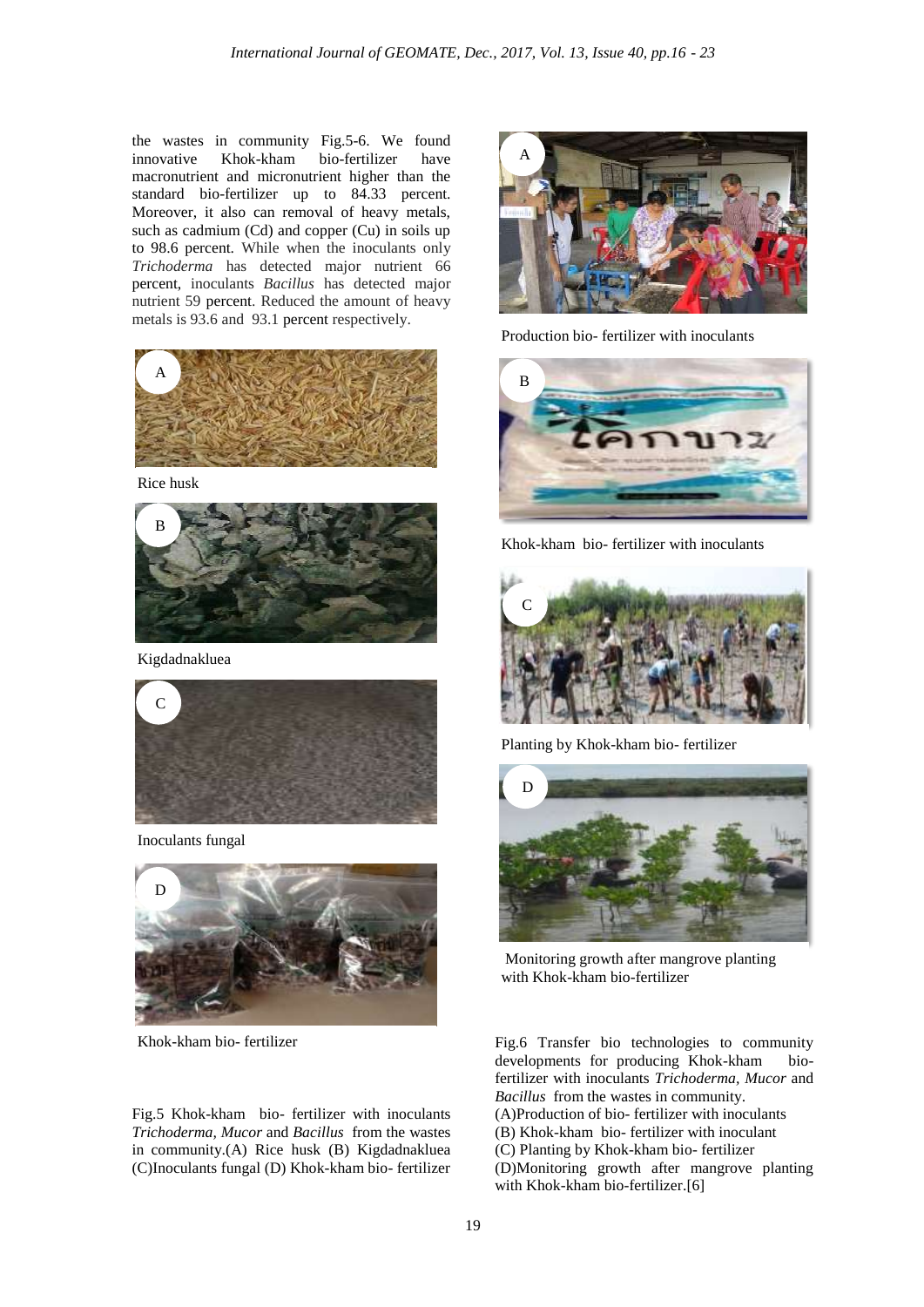Found that the community has higher productivity yields at when they use the Khokkham bio- fertilizer with inoculants *Trichoderma*, *Mucor* and *Bacillus* instead of bio- fertilizer with *Trichoderma* or bio-fertilizer with *Bacillus* for restoration in abandoned shrimp farms to natural balance within 5 years. Normal restoration of shrimp abandoned without Khok-kham biofertilizer associated with inoculants *Trichoderma, Mucor* and *Bacillus* rehabilitation time required for 10-15 years [1], [8]. The growth rate of mangrove tree *Rhizophora mucronata* increasing up to 4 times, and the survival rate of more than 95% when the plants are grown by Khok-kham biofertilizer with inoculants *Trichoderma Mucor* and *Bacillus* as shown in Fig .7 and Table 1 [2].

 Moreover, when Khok-kham bio-fertilizer associated with *Trichoderma*, *Muco*r and *Bacillu*s for develop organic rice and vegetable cultivation in acid soils, Pathum Thani, Thailand found that many farmers have increased productivity yields and reduced costs 5-6 times (from 7,000 baths to 1,800 baths) [6] as much neutral soil condition (pH 6-7), increased survival rate, reduced the amount of heavy metals in soil, biodiversity antagonistic fungi increased, Control of Pathogens [6], [7], [9]. Table1 and Fig.8

Table 1 Comparison percent increasing nutrients, increasing productivity yields, reducing heavy metal, reducing costs of innovative (times) with mixed inoculants *Trichoderma*, *Mucor* and *Bacillus* and only *Trichoderma* or *Bacillus* (control)

|                                                                 | Percent efficiency of inoculants (%) |                |           |                 |
|-----------------------------------------------------------------|--------------------------------------|----------------|-----------|-----------------|
| Lists                                                           | Trichoderma                          |                | Tricho-   | <b>Bacillus</b> |
|                                                                 | <i>Mucor</i> and                     |                | derma     |                 |
|                                                                 | <b>Bacillus</b>                      |                |           |                 |
| Nitrogen (N)                                                    |                                      | 80             | 50        | 43              |
| Potassium (K)                                                   |                                      | 93             | 74        | 74              |
|                                                                 |                                      | 80             | 75        | 60              |
| % increasing<br>nutrients                                       |                                      | 84.33          | 66        | 59              |
| Pb (Lead)                                                       |                                      | 100            | 95        | 85              |
| Cd (Cadmium)                                                    |                                      | 100            | 100       | 100             |
| Cu (Copper)                                                     |                                      | 96             | 98        | 97              |
| % reducing heavy<br>metal                                       |                                      | 98.6           | 97.6      | 93.1            |
| increasing<br>productivity<br>vields, reducing<br>costs of rice |                                      | $5-6$<br>times | 2-3 times | 1.5 times       |
| increasing growth<br>rate of $R$ .<br>mucronata                 |                                      | 4 times        | 2 times   | 1 times         |

![](_page_4_Picture_5.jpeg)

Seedlings and the roots of the plants cultivated by Khok-kham bio-fertilizer with mixed microorganism.

![](_page_4_Picture_7.jpeg)

Testing group with Khok-kham bio-fertilizer with mixed microorganism, 1 year

![](_page_4_Picture_9.jpeg)

Testing group with Khok-kham bio-fertilizer with mixed microorganism, 2 years

![](_page_4_Picture_11.jpeg)

Control group without Khok-kham bio-fertilizer with mixed microorganism, 2 years

Fig.7 Restored mangrove forest by innovative Khok-kham bio- fertilizer associated with inoculants *Trichoderma*, *Mucor* and *Bacillus*

(A) Seeding and root of *R. mucronata* seeding by Khok-kham bio-fertilizer with inoculants *Trichoderma*, *Mucor*, *Bacillus* and only *Trichoderma* and *Bacillus*.(B)Inducing growth *R. mucronata* with mixed antagonistic pellets at abandoned shrimp farms in 1 year.(C) Inducing growth *R. mucronata* with mixed antagonistic pellets at abandoned shrimp farms in 2 year. 4.3 folds (D) Growth *R. mucronata* without mixed antagonistic pellets at abandoned shrimp farms in 2 year (Control)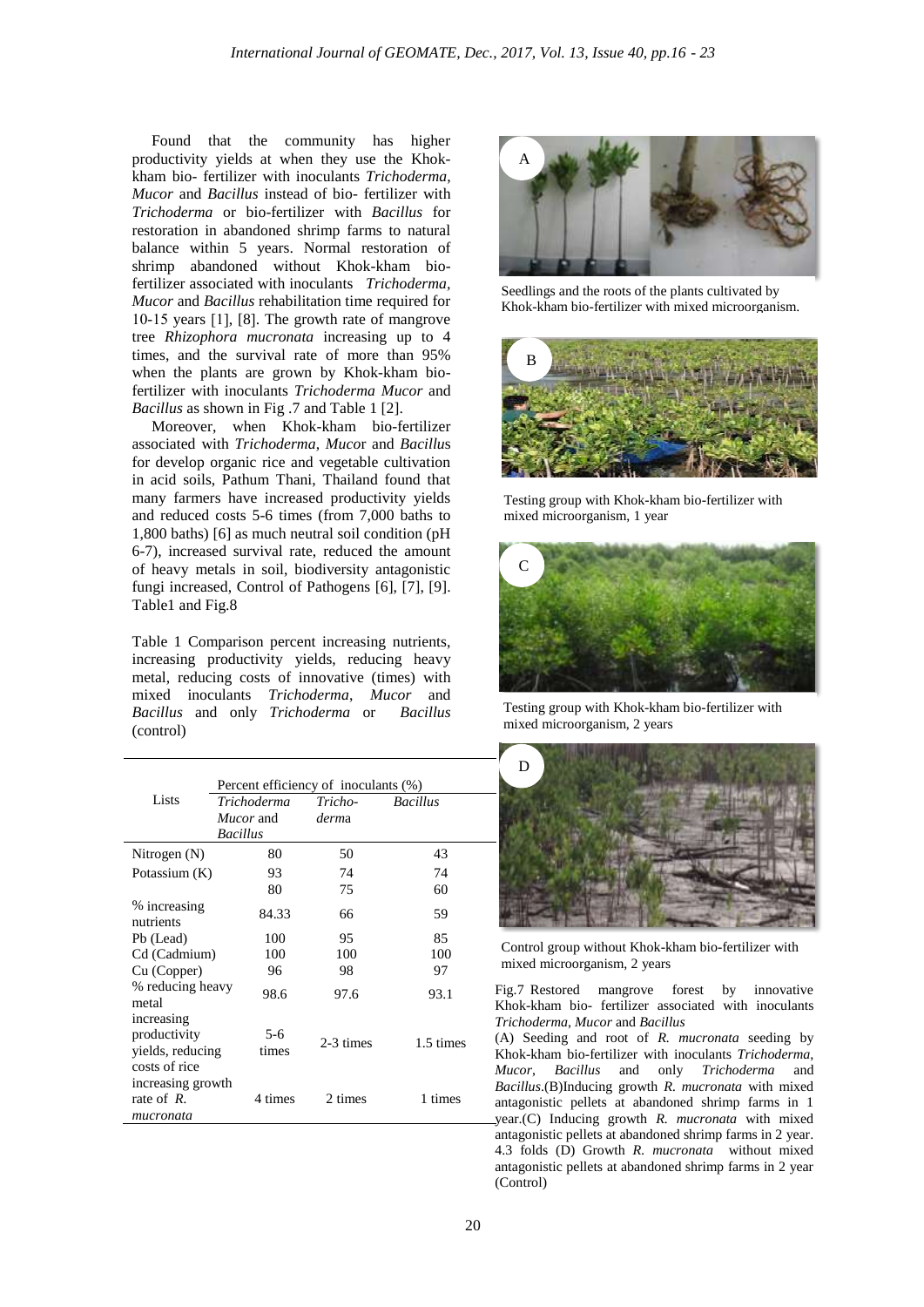Due to antagonistic microorganism in inoculants with *Trichoderma*, *Mucor* and *Bacillus* products produced extra-enzyme such as hemicellulase, peroxidase, phosphatase laccase etc. to accelerated degradation of the organic and inorganic to the macronutrients and micronutrients will been uptake through the root system, removal of heavy metal, pretreatment soil pH. Which the fungal accelerated the organic wastes degradation to the bio-fertilizer in the appropriate form, The bio-fertilizer from the waste of the community's ratio of nutrients, phosphate, potassium etc. or sources of carbon (C) ratio more than the nutrients nitrogen (N) or source of nitrogen  $(C \ge N$  ratio), increase sugars, amino acid, humic acid, fulvic acid and hormone, which the substance is extracted from the fungal, will accelerate the flowering of the off-season fruit. The nutrients gradually release to the roots. Reduce the loss of nutrients to the environment. The farmers can reduce the use of fertilizer less than usual.Sugars, amino acid, humic acid, fulvic acid helps to stimulate root formation, and seed germination and enhance the absorption of minerals, plants.The gibberellin hormone to accelerate of the root, stem, leaves, flower, and fruits, stickier flower stalk. cytokines hormone help to extend the shelf life of the crop after harvest, resulting in farmers in the community [7]. There are mangrove areas and the productivity of rice and vegetables increase.When they were planted mangrove forest areas, rice and vegetation with the innovative inoculants *Trichoderma, Mucor* and *Bacillu*s. The farmers can reduce costs and increase profitability when they plant mangrove forest, rice and vegetables with innovative inoculants *Trichoderma Mucor* and *Bacillu*s replace mangrove planting, Rice and vegetables without using innovative inoculants *Trichoderma, Mucor* and *Bacillus* to address community problems and impacts, about environment, society, economy and culture follow base on the philosophy of sufficiency economy sustainability [2], [3], [5], [6], [7], [9].

## **4. CONCLUSION**

 Community development by innovation inoculants *Trichoderma, Mucor* and *Bacillus* as Khok-kham bio- fertilizer products from the wastes in community those are better than the usual standard bio- fertilizer products. This Khokkham bio- fertilizer were using for development of mangrove reforestation and development of organic agriculture. To answer problems and impact of the community and environmental, social economic development base on the philosophy of sufficiency economy sustainability.

![](_page_5_Picture_4.jpeg)

Fig.8 Organic rice and vegetable developments by Khok-kham bio-fertilizer with inoculants *Trichoderma*, *Mucor* and *Bacillus* for increase the productivity yields, reducing costs 5-6 folds instead of bio- fertilizer with inoculant only *Trichoderma* or bio- fertilizer with inoculant *Bacillus.*(control) (A-B) Comparison of *Ipomoea aquatica* Forsk. growth by bio-fertilizer (left) and chemical fertilizer(right) (C)Organic brown rice (D)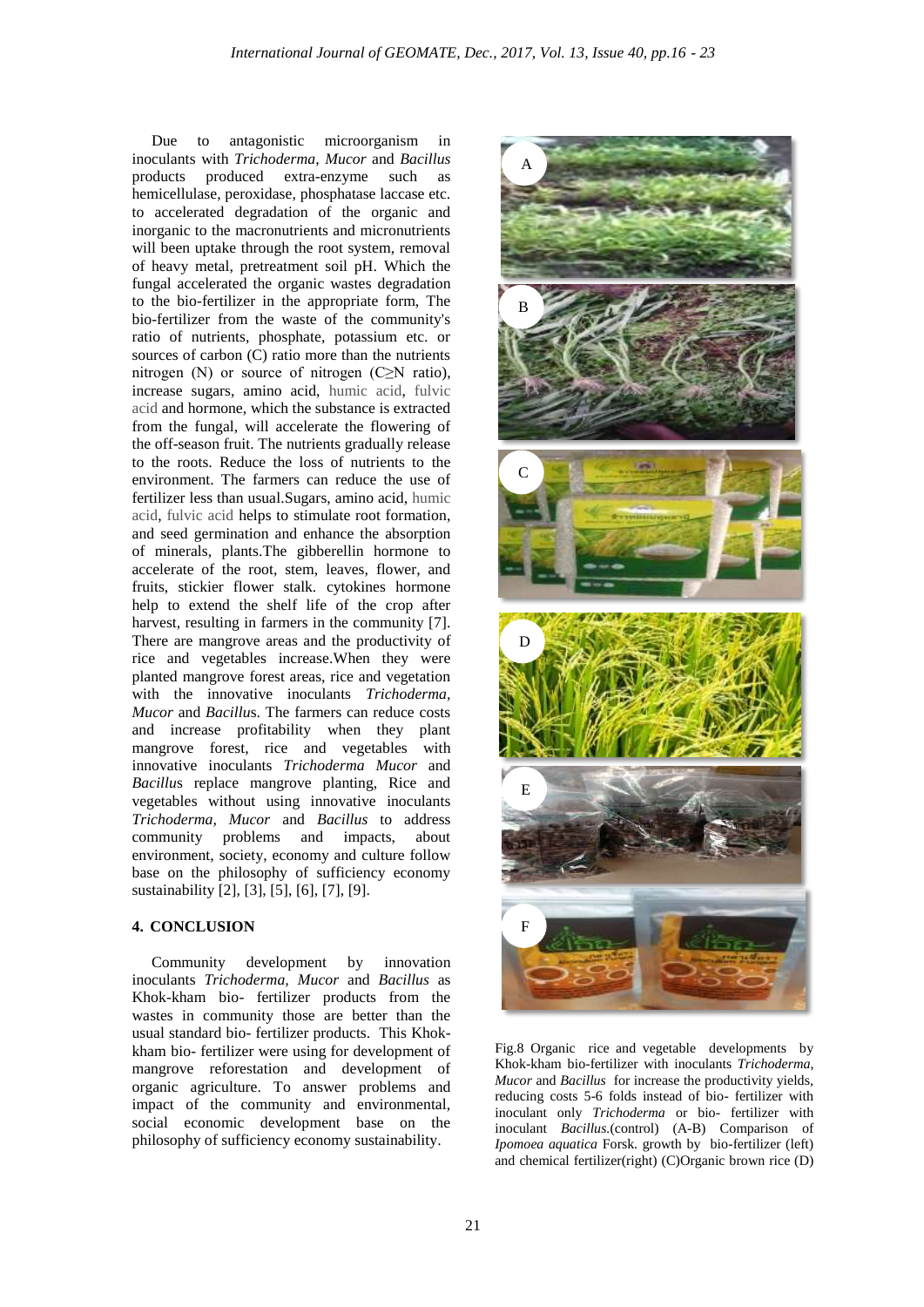Rice growth with the bio fertilizers (E) Khok-kham biofertilizer (F) innovative inoculants

 So innovative Khok-kham bio-fertilizer with inoculants *Trichoderma, Mucor* and *Bacillus* were been used in the development of bio- fertilizer from the wastes in community. It found that the volume of macronutrient and the micronutrient in bio- fertilizer higher than the standard 84.33 percent. Moreover, the removal of heavy metals such as cadmium (Cd) and copper (Cu) contamination in soil are at high rate of 98.6 percent.When we lead new bio-fertilizer with inoculants *Trichoderm*a, *Mucor* and *Bacillus* development to planting *R. mucronata* in acid soils. The rate of growth 4 folds higher than growing traditional, survive rate more than 95% and the farmers have higher productivity yields and lower costs at 5-6 times when they use this new bio- fertilizer with inoculants *Trichoderm*a, *Mucor* and *Bacillus*. Instead of bio-fertilizer with inoculants only *Trichoderm*a 2-3 times or biofertilizer with inoculants *Bacillus* 1.5 times in soils acid. Due to antagonistic microorganism in inoculants *Trichoderma*, *Mucor* and *Bacillus* products produced extra-enzyme such as cellulase, peroxidase, phosphatase etc. to accelerated degradation of the organic and inorganic to the macronutrients and micronutrients, sugars, amino acid, humic acid and hormone will been uptake through the root system, removal of heavy metal, pretreatment soil pH. The plants grow better than grown without the use of innovative inoculants *Trichoderma*, *Mucor* and *Bacillus*. From the results of the implementation of community development projects by innovation Khok-kham bio*-*fertiizer with inoculants *Trichoderma*, *Mucor* and *Bacillus*, it found that the results is better than development restoring mangrove forest, organic rice and vegetable by only *Trichoderma* inoculants.

#### **5. ACKNOWLEDGEMENTS**

 This research was supported by research grants from the NSTDA, Ministry of Science and Technology, and thanks to RMUTT engagement, community Moo 3 Tambon Khok Kham, Samut Sakorn, and Nakornsri Thamarat and Nongsoae community, Phathum Thani province Thailand to cooperate in this research

# **6. REFERENCES**

[1] Aksornkoae, S., & Khemnark, C. Nutrient Cycling in Mangrove Forest of Thailand. In E. Soepadmo, A. N. Rao, & D. J. Macintosh (Eds.), Proceedings of the Asian Symposium on Mangrove Environment Research and

Management. Kuala Lumpur: University of Malaya. 1984, pp. 545-557.

- [2] Rattanaloeadnusorn S., Pongswat S. and Rattanaloeadnusorn A., Antagonistic Fungal Pellets for Community Development based Sufficiency Economy Philosophy. The 2<sup>nd</sup> Asia Engage Regional Conference 2014: Innovation and Creativity: collaboration with Communities to tackle problems across ASEAN, Asia and Beyond, 17 – 20 November 2014 at [Hotel Grand Nikko, Nusa Dua Bali](https://www.google.com/maps/place/Grand+Nikko+Bali/@-8.826494,115.219768,17z/data=!3m1!4b1!4m2!3m1!1s0x0:0x63d7607350cf7576)  [Indonesia.2](https://www.google.com/maps/place/Grand+Nikko+Bali/@-8.826494,115.219768,17z/data=!3m1!4b1!4m2!3m1!1s0x0:0x63d7607350cf7576)014, p.23.
- [3] [http://www.thaiembassy.ca/en/about](http://www.thaiembassy.ca/en/about-embassy/news/the-royal-initiative-of-the)[embassy/news/the-royal-initiative-of-the](http://www.thaiembassy.ca/en/about-embassy/news/the-royal-initiative-of-the) Philosophy-of-sufficiency-economy)
- [4] Rattanaloeadnusorn S., 2013. Fungal Pellets, Patents IP 1201000319
- [5] Rattanaloeadnusorn S., Sronkwan T., Sujaya Ritthisor S. and Pongswat S. Biofertilizer from Stock Fungus and Natural Material for Sufficiency Economy Philosophy Community Development, *stInternational Symposium on Local Wisdom and Improving Quality of Life*, in 8-11 August 2012 Chai mai, Thailand. 2012. pp.49-56.
- [6] Rattanaloeadnusorn S. Inoculants Fungal *Trichoderma* and *Bacillus* for Improving Acidic Soils and Community Development Based on Philosophy of Sufficiency Economy, Proceeding 2015 International Conference on Science and Technology TICST 2015, November 4 - November 6, 2015 Faculty of Science and Technology, Rajamagala University of Technology Thanyaburi Pathumtani, Thailand. 2015. p.24.
- [7] Kucey,R.M.N..,H.H. Janzen and M.E. Leggett. Microbially mediated increases in plant available phosphorus. Advances in Agronomy.42: 1989, pp.199-227.
- [8] Lacambra, C., Friess, D., Spencer, T., & Moller I., Bio shields: mangrove Ecosystems as resilient natural coastal defenses. In F. Renaud, K. Sudmeier-Rieux, &M. Estrella (Eds.), the role of ecosystems. 2013, pp. 82-108.
- [9] Liu, Q. Loganathan P. and. Hedley M. J., Influence of ectomycorrhizal hyphae on Phosphate fractions and dissolution of Phosphate rock in rhizosphere soils of *Pinus radiate*. Journal of Plant Nutrition. 28: 2005, pp.1525-1540.